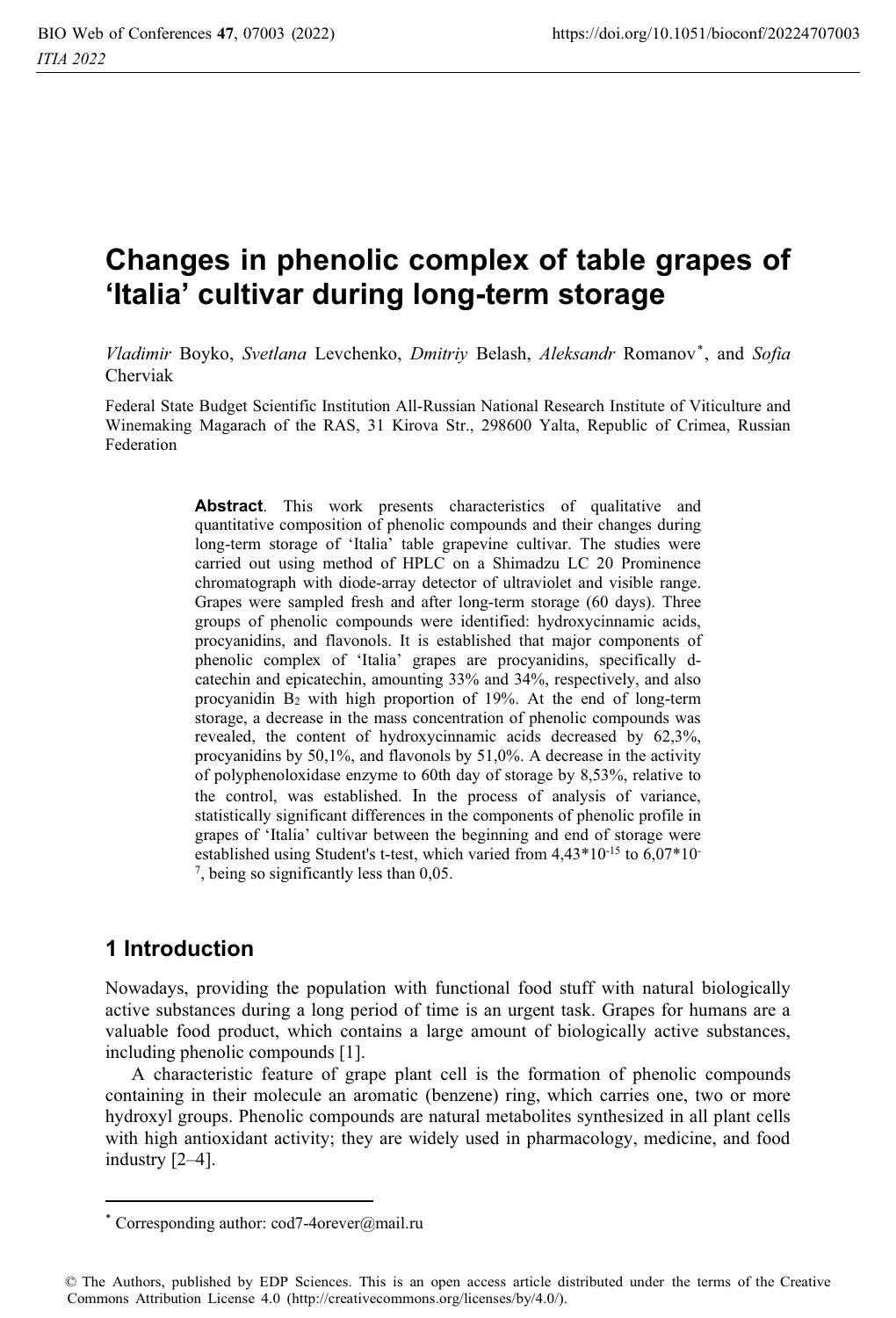Based on the carbon skeleton, the following classes of compounds are distinguished: hydroxybenzoic acids, flavonols, flavanons, anthocyanidins, catechins, tannins, coumarins, lignans, and others. By structure, phenolic substances are distinguished: monomeric, oligomeric (ellagic acid) and polymeric (tanning substances, lignans and melanins). Polyphenols are secondary metabolites of plants, involved in defense reactions of pathogens. Flavonoids are a large group of low-molecular-weight compounds with high antioxidant properties. Anthocyanins are responsible for the color of grapes. Flavan-3-ols (monomeric catechins and proanthocyanidins) impact flavor astringency. Flavonols (quercentin glucosides and related compounds) are accumulated in the skin during berry growth and protect them from ultraviolet radiation [5,6].

Great interest of scientists is given to antioxidant activity of phenolic compounds. Antioxidant is understood to mean any substance which, when present in low concentrations compared to the concentration of oxidizable substrate, significantly delays or inhibits its free-radical oxidation. Procyanidins, as a part of phenolic complex, have an antioxidant effect and neutralize free, hydroxyl radicals and superoxide anion-radicals. They also promote the synthesis of arachidonic and phosphoric acids, which protect lipids from oxidation. Procyanidins are potent metal chelating agents that chelate metal ions with formation of inert compounds in the organism; promote the absorption of vitamin  $C$  [7-11].

The composition of phenolic compounds in grape pomace was studied by Russian scientists. Phenolic compounds were identified in skin and seed extracts. It was found that anthocyaning were present mainly in the skin. In seeds of 'Saperavi' grape cultivar, low concentrations of ten components of anthocyanin complex were revealed. The maximum amount of anthocyanins was found in the skin. The concentration of quercetin in skin-seed mixtures, especially in 'Roesler' grapes, is 1.5-2.0 times higher than in the skin itself. The maximum amount of flavan-3-ols, hydroxycinnamic and hydroxy-benzoic acids and oligomeric procyanidins, as well as the highest antioxidant activity, was registered in skinseed mixture. The studied samples of grape seeds were dominated by procyanidins of groups  $B_1$ ,  $B_2$ , and  $B_3$ , characterized by high antioxidant activity [12].

In Portugal, studies on changes in the composition of phenolic complex of strawberries under long-term storage conditions (90 days) were carried out. Antioxidant activity, number of total phenols, anthocyanins and individual phenolic compounds were evaluated before and after pasteurization under storage conditions. The results showed that pasteurization did not affect concentration of total phenols or total anthocyanins, but significantly reduced the concentrations of quercetin-3-rutinoside, kaempferol and cyanidin-3-glucoside, as well as increased concentrations of (+)-catechin, (-)-epicatechin, epigallocatechin gallate, quercetin-3-galactoside and ellagic acid [13].

One of the main enzymes affecting the content of phenolic compounds in plant cell is a polyphenoloxidase, which catalyzes enzymatic browning reactions in most of fruits and oxidation of o-diphenols and o-quinones, followed by non-enzymatic formation of melanin by polymerization [14].

This enzyme is the most active of those contained in grape berries. It is able to catalyze the oxidation process of not only catechins, but also of other phenolic compounds containing 1-2 and 1-3-hydroxyl groups (OH), pyrocatechin and pyrogallol, as well as the NH<sub>2</sub> group (aromatic amino acids and amines). Polyphenoloxidase is a protein whose prosthetic group contains copper from  $0.2$  to  $0.3\%$ . D. Cartez showed that copper in polyphenoloxidase is in the reduced form both during the enzymatic reaction and quiescence. However, other authors believe that the main action of polyphenoloxidase is the reversible oxidation of monovalent  $Cu^+$  atom to divalent  $Cu^{2+}$ . The oxidative action of enzyme consists in dehydration of ortho-diphenols with the formation of ortho-quinone forms. A characteristic feature of polyphenoloxidase is the ability to catalyze oxidation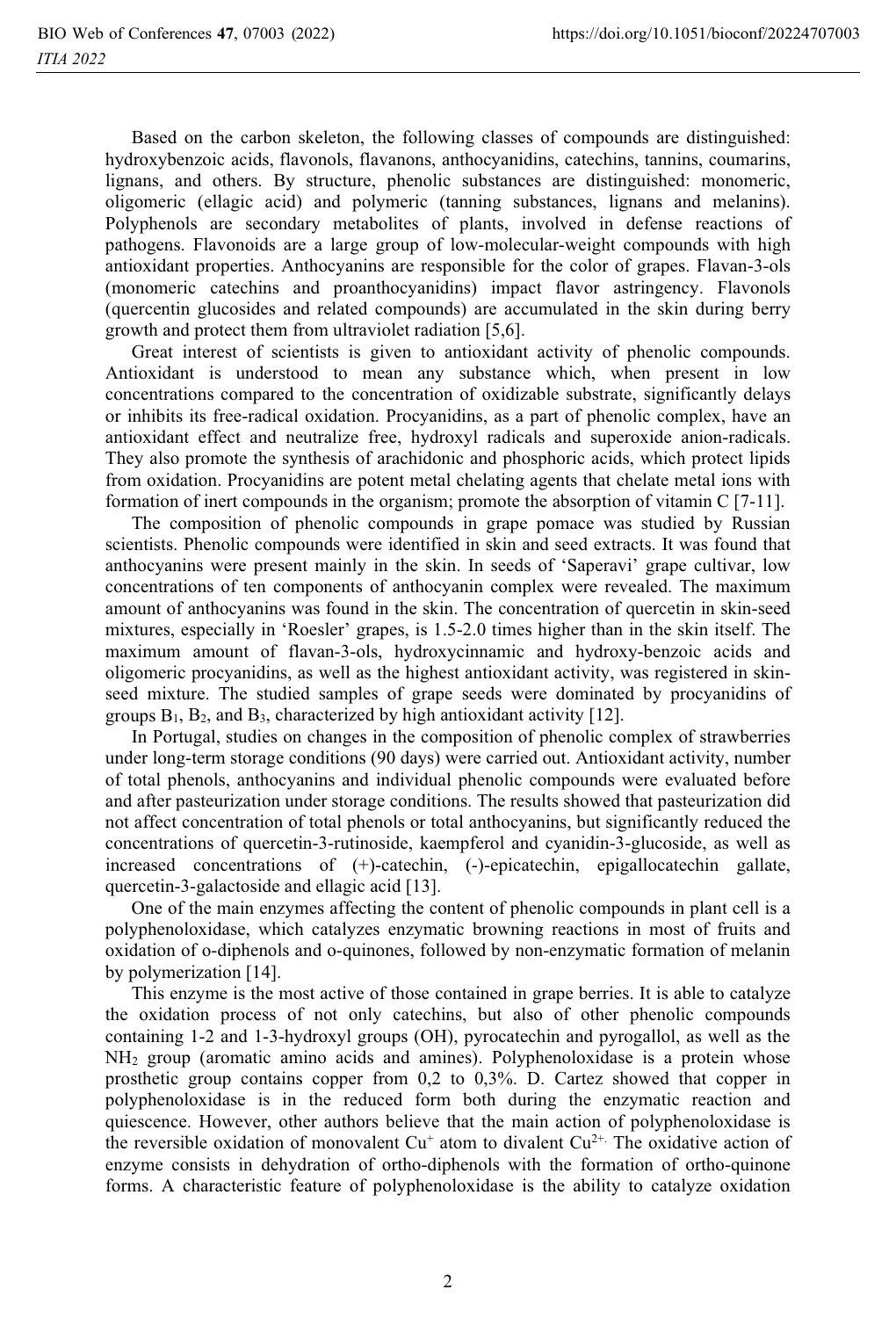reactions of diphenols and hydroxylation of monophenols. This enzymatic system is one of the main oxidative systems catalyzing the final stage of oxybiotic process [15, 16].

On the basis of the foregoing, the purpose of our work was to study quantitative and qualitative composition of phenolic compounds and activity of the main redox polyphenoloxidase enzyme during long-term storage using the example of 'Italia' grapevine cultivar.

## 2 Materials and methods

#### 2.1 Characteristics of the studied grapevine cultivar and research site

The 'Italia' ('Bicane' x 'Muscat Hamburg') is a table grapevine cultivar of late ripening, by Alberto Pirovano selection. The bunch is large, cylindrical and loose. The berry is large, oval, ovoid, yellowish-amber, matte, covered with a thick purine coating. The skin is strong, thick. The pulp is fleshy with muscat-citron aroma. Bushes are vigorous. Mildew resistance is medium.

Experimental studies were carried out during 2020-2021 on the basis of Morskove branch of FSUE PJSC Massandra, located in the mountain-valley region of the coastal viticultural zone of the Republic of Crimea and the Grape Storage Laboratory of the FSBSI Institute Magarach of the RAS. Grape culture training system is open-earth. Landing pattern is  $3,0 \times 1,5$  m.

#### 2.2. Scheme and methods for managing experimental studies

Fresh grapes were stored at a temperature of  $0\pm 2^{\circ}$ C for 60 days. The production technology of storage in industrial freezer with sulfur dioxide regular treatment was used. Sampling for research was carried out on the day of harvest (day 0) and on the 60th day of storage.

Identification of phenolic compounds was carried out on a Shimadzu LC 20 Prominence chromatograph with diode-array detector of ultraviolet and visible range. To separate the components of phenolic complex, a Nucleosil C18 AB column (Macherey-Nagel, Germany), 250 mm long, 2 mm in diameter, and a pore size of 100 Å was used. Elution was carried out in a gradient mode of increasing the proportion of solution B (a mixture of AcCN:MeOH:H<sub>2</sub>O in a ratio of 40:40:20, pH 2,5) in a mixture with solution A (an aqueous solution of HClO<sub>4</sub>, pH 1.8) for 80 min. Sample volume was  $2 \mu l$ , detection at 280 nm, 310 nm, 330 nm, 525 nm with a scanning frequency of 3 Hz. Identification was carried out by spectral characteristics and void times in accordance with standard samples [17, 18].

Determining of polyphenoloxidase was carried out according to the following method. Experimental must was diluted tenfold, 1 ml of must and 9 ml of buffer solution pH 7,4. Must solution in the amount of 2 cm<sup>3</sup> in buffer solution, 4 cm<sup>3</sup> of distilled water, 2 cm<sup>3</sup> of diethyl paraphenylene diamine sulfate are poured in to the level of 2 cm to a measuring cell. Measuring cell is installed in a KFK-3-01 photoelectric colorimeter, after which 2 cm<sup>3</sup> of pyrocatechin solution is added to the cell, seconds timer is turned on, a cover of measuring cell chamber of the device is closed, and the optical density measurement mode is switched on. The seconds timer is stopped when passing the interval of optical density of 0,150 B.

Enzyme activity is calculated by the formula:

$$
A = (E * a * b) / (c * T)
$$
 (1)

 $E$  – optical density change interval = 0,150; a – must dilution; b – degree of constant dilution in the reaction mix (in the measuring cell);  $c -$  layer thickness in the measuring cell  $= 2$  cm; T – time in seconds [19].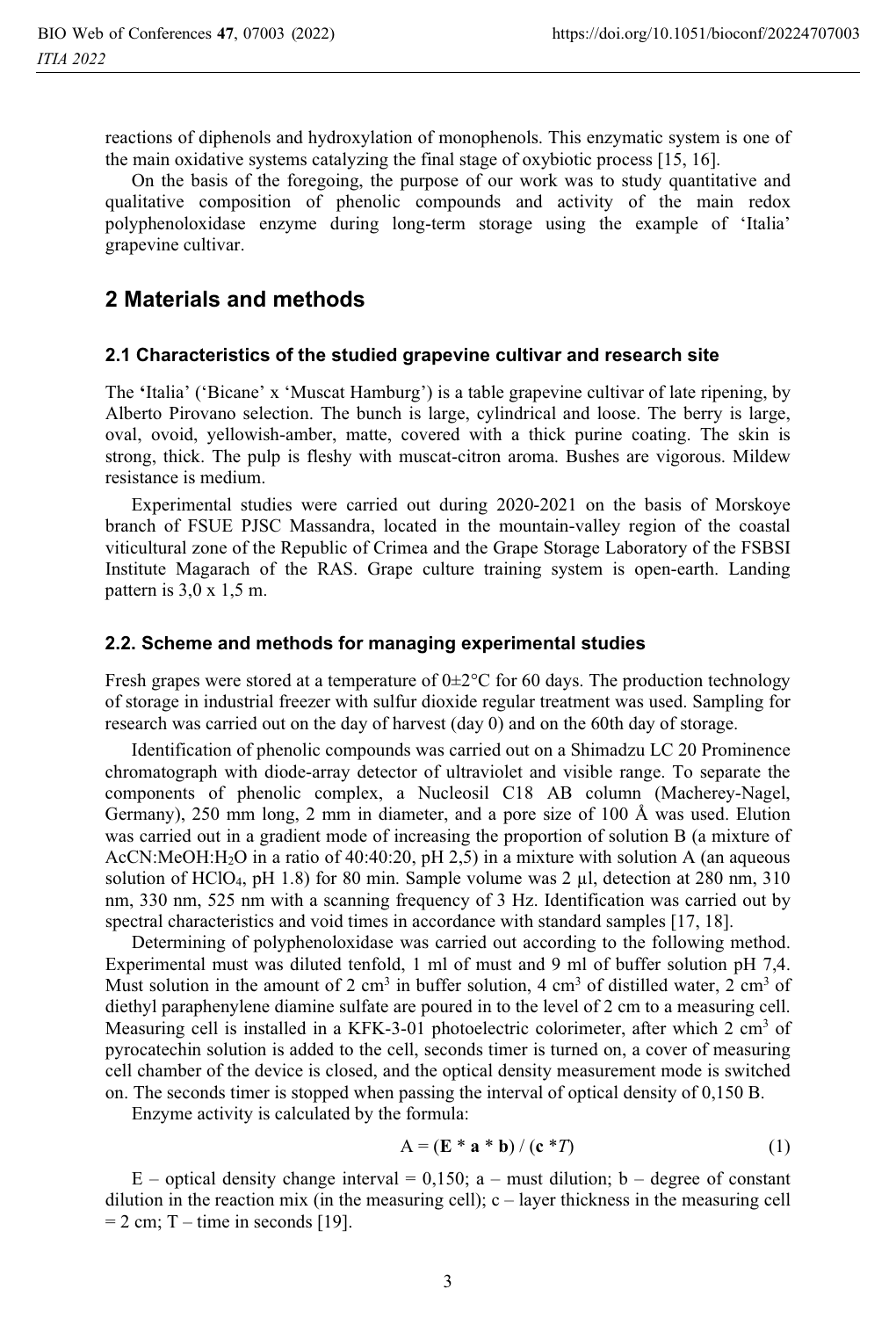Analysis of variance was used to determine significant differences in phenolic complex between differentiating groups during long-term storage. The results were analyzed using paired Student's t-test (at  $t \leq 0.05$  "significant effect") in the SPSS Statistics 17.0 program.

## **3 Results and discussion**

As a result of analysis of the data obtained (Table 1), it was found that the largest amount of procyanidins and hydroxycinnamic acids was concentrated in seeds of 'Italia' grapes, in fresh berries these parameters amounted to  $5255,6$  mg/kg and  $420,6$  mg/kg. The maximum concentration of flavonols was recorded in the skin of grapes and amounted to 122,4  $mg/kg$ .

| Phenolic profile<br>components | Structural particles<br>of the berry | Mass fraction, mg/kg |                | Student's t-    |
|--------------------------------|--------------------------------------|----------------------|----------------|-----------------|
|                                |                                      | Fresh grapes         | End of storage | test            |
| Hydroxycinnamic<br>acids       | Seed                                 | 420,6                | 137,3          | $4,43*10^{-15}$ |
|                                | Skin                                 | 28,8                 | 11,8           | $9.19*10-7$     |
|                                | Flesh                                | 28,3                 | 9,3            | $6.07*10^{-7}$  |
| Procyanidins                   | Seed                                 | 5255,6               | 2527,0         | $9,79*10^{-15}$ |
|                                | Skin                                 | 356,3                | 295,5          | $2,83*10^{-11}$ |
|                                | Flesh                                | 177,9                | 65,0           | $4,48*10^{-11}$ |
| Flavonols                      | Seed                                 | 99,0                 | 75,2           | $3,58*10^{-10}$ |
|                                | Skin                                 | 122,4                | 36,4           | $6,17*10^{-12}$ |
|                                | Flesh                                | 16,2                 | 4,7            | $1.12*10-8$     |

**Table 1.** Changes in the component composition of phenolic complex of 'Italia' grapevine cultivar<br>during storage during storage.

It is noted that 'Italia' grapevine cultivar is characterized by instability in concentrations of phenolic complex components, in which the mass concentration of hydroxycinnamic acids, by the 60th day of storage, decreases by  $62.3\%$ , and procyanidins and flavonols - by  $50,1\%$  and  $51,0\%$ , respectively. This is due to the processes of oxidation and polymerization during long-term storage of grapes.

As a result of the research, it was found that procyanidin group substances in grape berries are mainly represented by epicatechin and d-catechin (Fig. 1).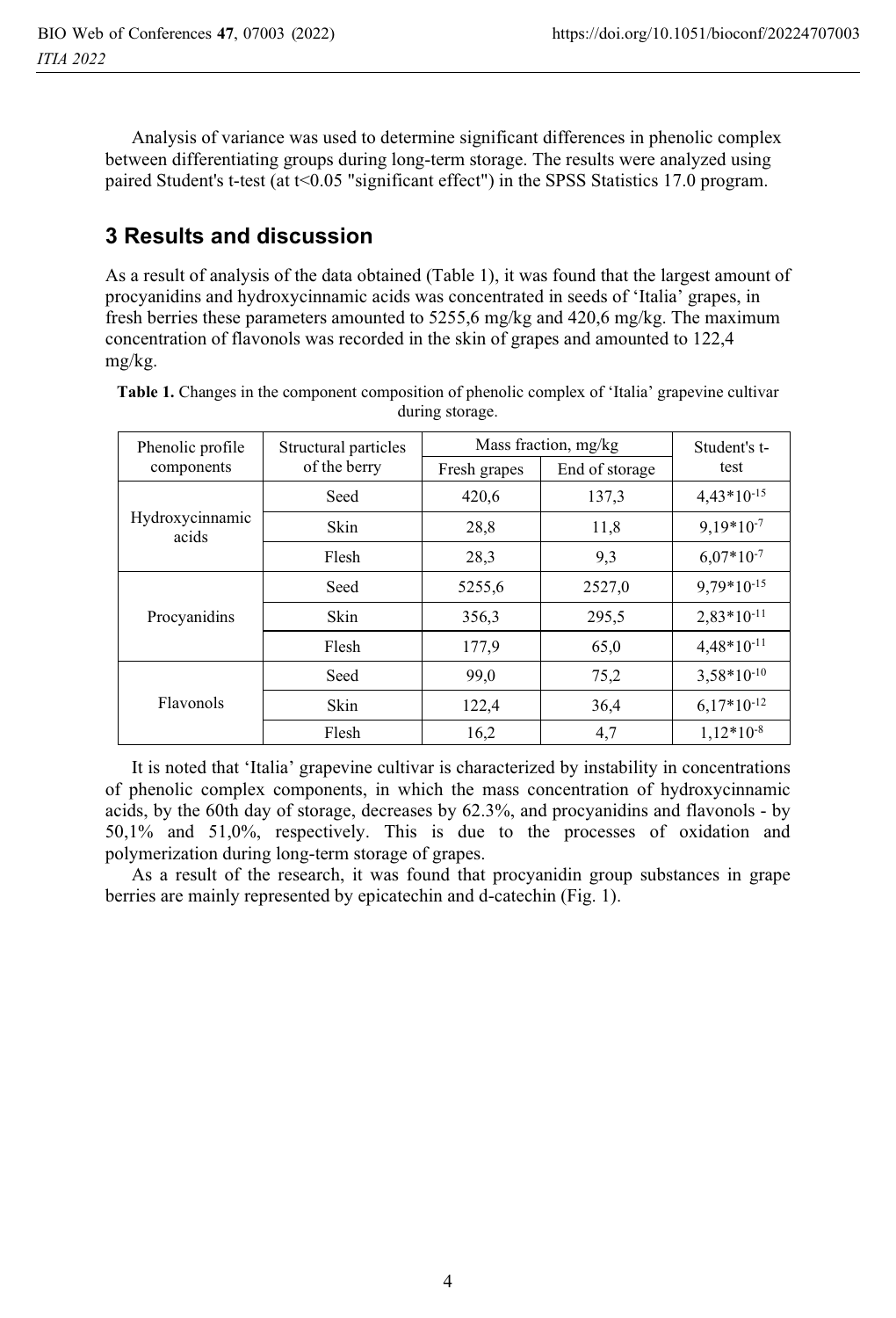



The proportion of epicatechin in fresh berries was 33%, and d-catechin - 34% of the content of all procyanidins in 'Italia' grapes. Also, a high concentration was observed for procyanidin  $B_2$  and amounted to 1112,7 mg/kg or 19%. During long-term storage, a decrease in the concentration of procyanidins was noted. However, at the end of storage, an increase in the concentration of epicatechin in grape berries was registered, and amounted to 55% of the content of all substances.

Among hydroxycinnamic acids, gallic and caftaric acids were identified; among flavonols – quercetin-3-o-glucoside and quercetin (Fig. 2).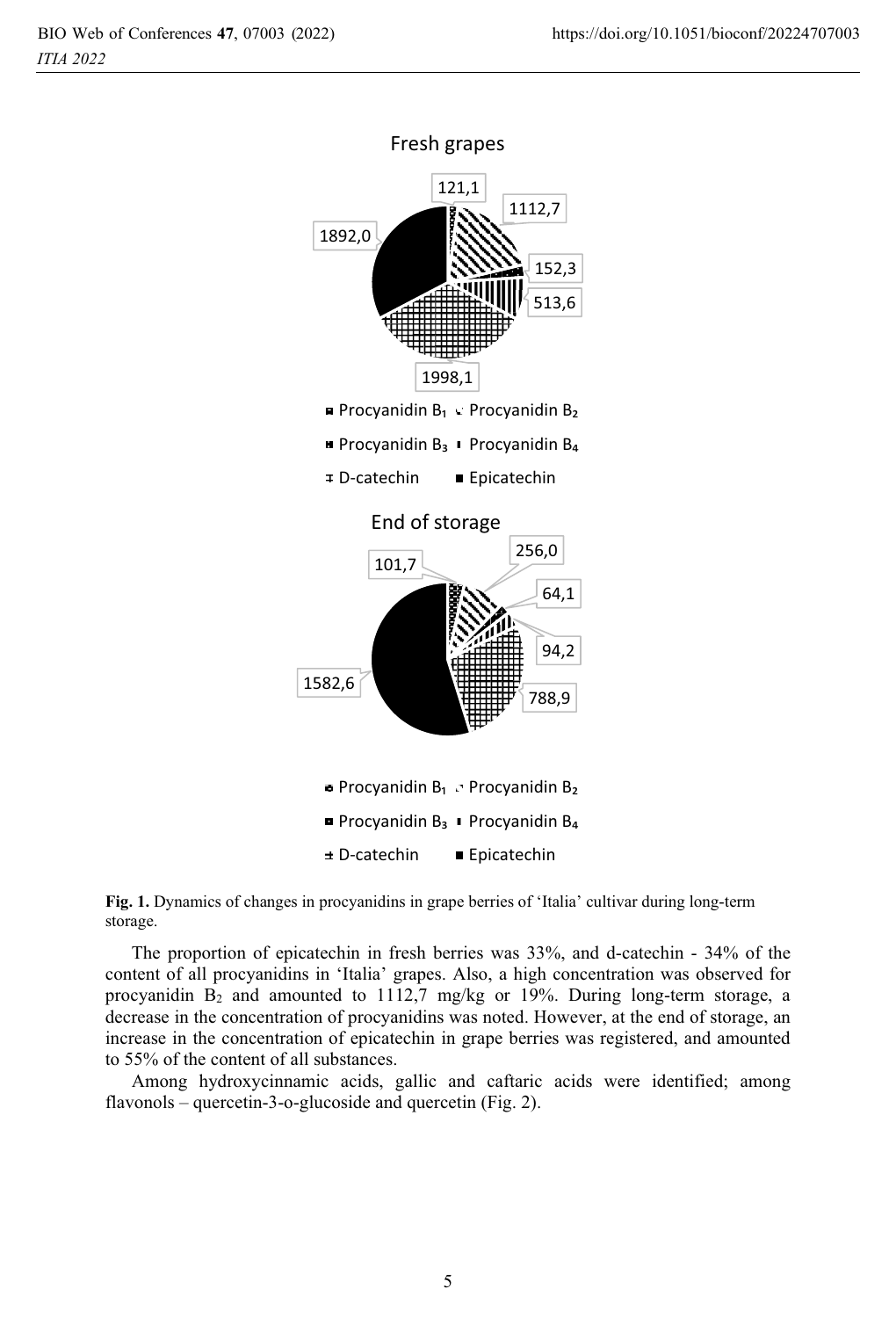

 $$ 

**Fig. 2.** Dynamics of changes in hydroxycinnamic acids and flavonols in grape berries of 'Italia' cultivar during long-term storage cultivar during long-term storage.

The mass concentration of gallic acid to the end of storage decreased by  $76,7\%$ , of caftaric acid - by  $62,4\%$ . Among flavonols, the mass concentration of quercetin-3-oglucoside and quercetin decreased by  $24,5\%$  and  $69,3\%$ , respectively.

In the process of analysis of variance, statistically significant differences in the components of phenolic profile in grape berries of 'Italia' cultivar between the beginning and end of storage were established using Student's t-test, which varied from 4,43\*10<sup>-15</sup> to  $6,07*10<sup>-7</sup>$ , so that is significantly less than 0,05.

The activity of polyphenoloxidase as the main redox enzyme of grapes was studied. In fresh grapes, the activity of this enzyme was  $0,082$  c.u./sec. (Fig. 3).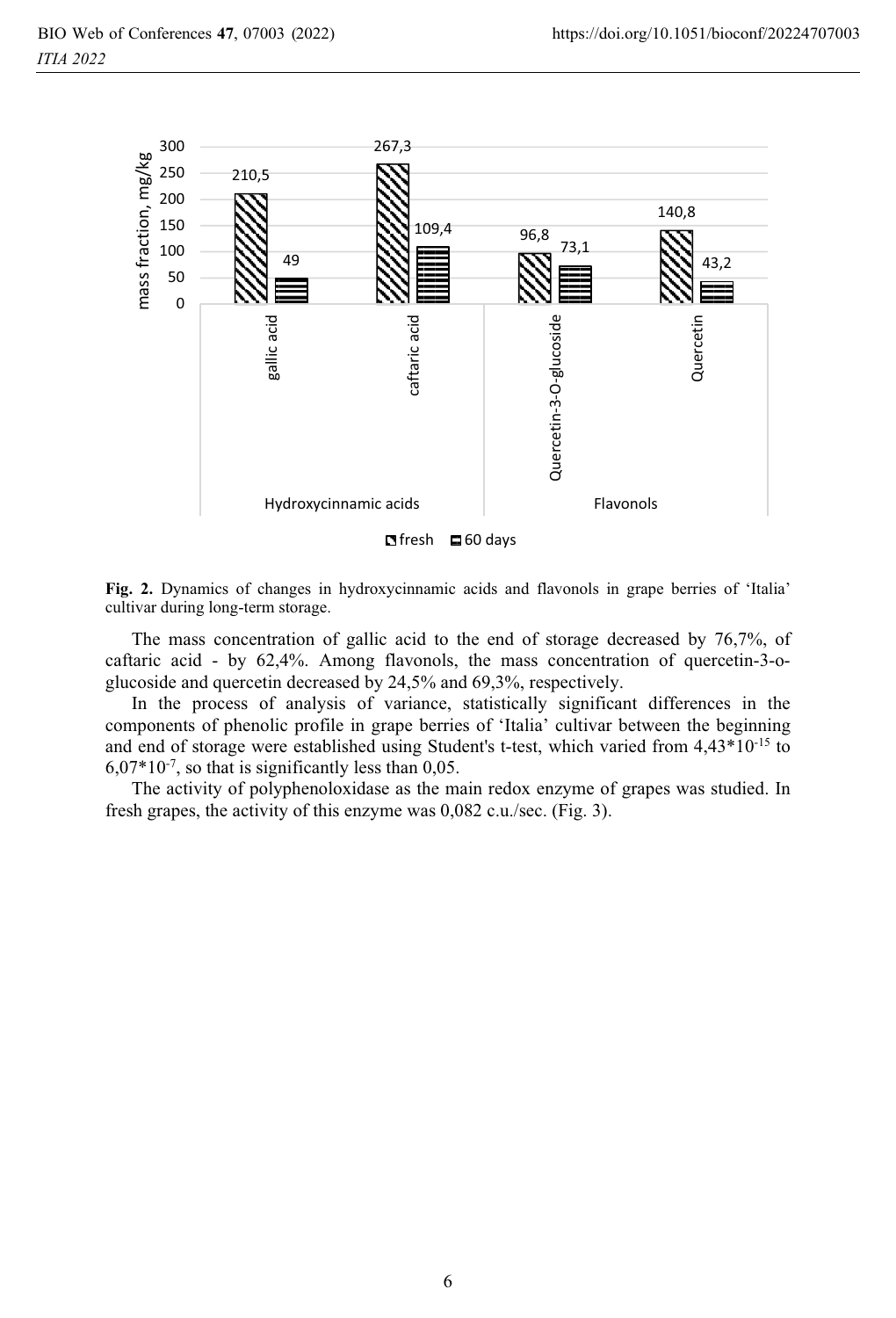

Fig. 3. Dynamics of changes in the activity of polyphenoloxidase in grape berries of 'Italia' cultivar during long-term storage.

After 30 days of storage, the activity of polyphenoloxidase decreased to a value of 0,078 c.u./sec, which is 4,88% lower than the control value. By the end of storage (60 days), the activity of enzyme was 0,075 c.u./sec, reaching an activity decrease by 8,54%.

## **4 Conclusion**

This study made it possible to characterize changes in the composition of phenolic complex of 'Italia' table grapevrine cultivar during long-term storage. Three groups of compounds were identified: hydroxycinnamic acids, procyanidins, and flavonols. It was established that the main components of phenolic complex of 'Italia' grapevine cultivar are procyanidins, namely d-catechin and epicatechin, amounting to 33% and 34%, respectively, and also procyanidin B<sub>2</sub> with high proportion of 19%. General decrease in the mass concentration of phenolic compounds after 60 days of storage was revealed: oxycinnamic compounds by  $62,3\%$ , procyanidins by  $50,1\%$ , and flavonols by  $51,0\%$ . The activity of polyphenoloxidase reached a decrease of 4,88% by 30 days, and 8,54% by 60 days of storage.

## **References**

- Z.K. Bahmulaeva, O.K. Vlasova, S.A. Magadova, R.Z. Gasanov, Arid. ekos, 25, 59-63 1. (2019) DOI:10.24411/1993-3916-2019-10055
- 2. R.M. Duran, R.B. Padilla, Grasas y Aceites, 44, 101-106 (1993) DOI: 10.3989/gya.1993.v44.i2.1105
- S.V. Gudkov, V.I. Bruskov, A.V. Kulikov, A.G. Bobylev, D.A. Kulikov, A.V.  $3.$ Molochkov, Alm. of Clin. Med, 1. 61-65 (2016) DOI: 10.18786/2072-0505-2014-31- $61 - 65$
- 4. Á Lima, B. Oliveira, S. Shabudin, M. Almeida, M. Freire, K. Bica, J. of Mol. Liq, 326 (2021) DOI: 10.1016/j.molliq.2021.115324